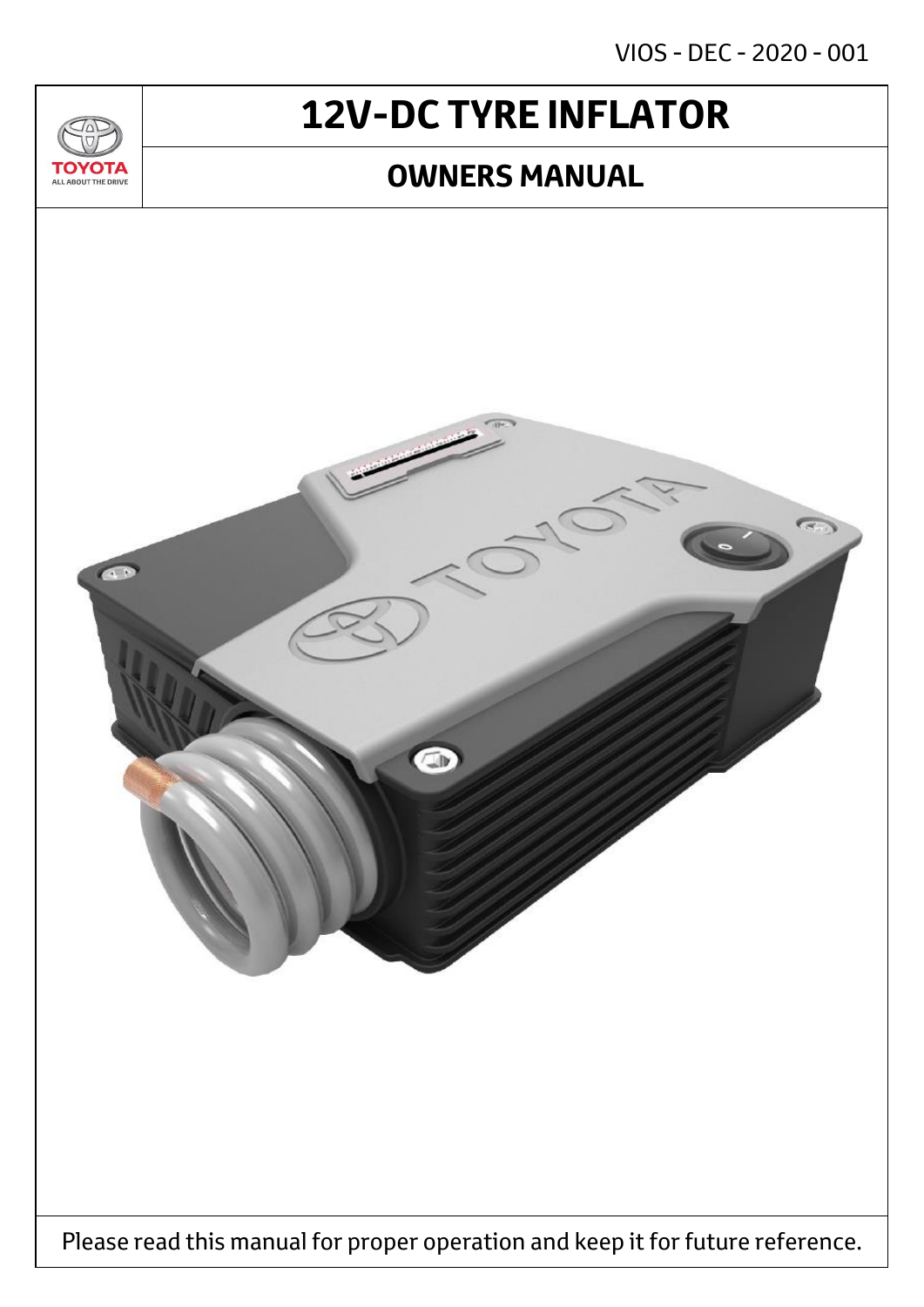VIOS - DEC - 2020 - 001



# **TABLE OF CONTENTS**

### **12V-DC TYRE INFLATOR**

| <b>Section</b> | <b>Title</b>                          | Page           |
|----------------|---------------------------------------|----------------|
| 1.0            | <b>Statements</b>                     |                |
| 1.1            | <b>Safety Instructions</b>            | 1              |
| 2.0            | <b>Getting Started</b>                |                |
| 2.1            | <b>Product Overview</b>               | $\overline{2}$ |
| 2.2            | <b>Features</b>                       | $\overline{2}$ |
| 3.0            | <b>Operating 12V-DC Tyre Inflator</b> |                |
| 3.1            | Description of operation              | 3              |
| 3.2            | Inflating tyres                       | 3              |
| 3.3            | <b>Inflatables</b>                    | $\overline{4}$ |
|                |                                       |                |
| 4.0            | <b>Product / Device specification</b> |                |
| 4.1            | Specification                         | 5              |

Please read this manual for proper operation and keep it for future reference.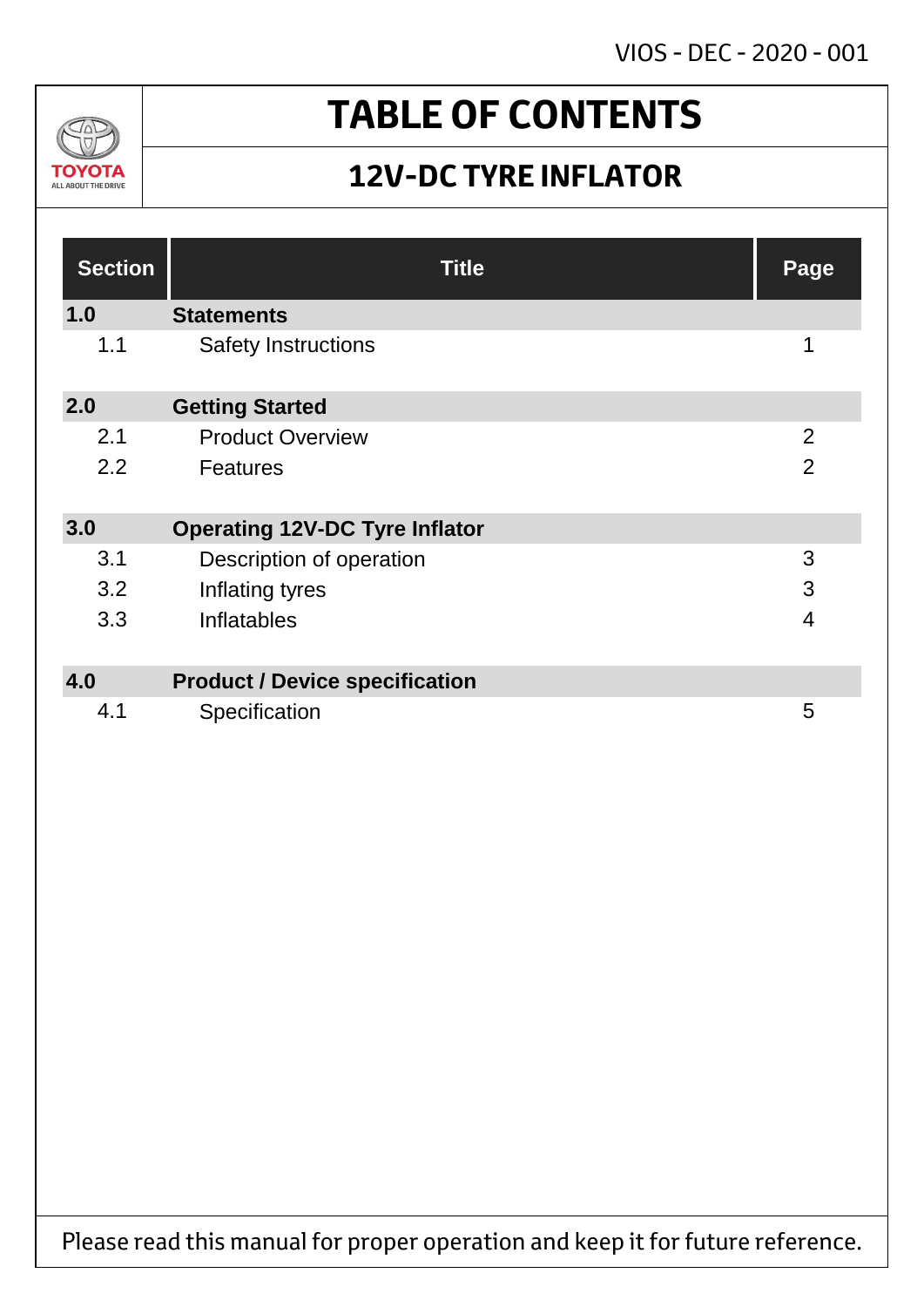# **SECTION 1.0**

### **Statements**

#### **Safety Instructions 1.1**

### **Warning**

ALL AROUT THE DRIV

WARNING: Risk of bursting. Over inflating tyre can cause tyre to burst. Double check the rated pressure values recommended for your vehicle. (refer owner's manual)

### **Caution**

Be careful not to over inflate. Do not leave inflator unattended while the unit is running. Avoid bursting due to over inflation.

### **Safety measurement in the event of a breakdown**

Park the vehicle as far away as possible from flowing traffic. Switch on the hazard warning lights. Engage streeing lock and the wheels in the straight ahead position. Apply handbrake and engage gear into . All occupants should get out of the vehicle and wait outside the danger zone. Place warning triangle to alert traffic. Conform to traffic laws.

### **Tips**

- $\Box$  It is strongly recommended that you keep the vehicle's engine running while using the inflator to prevent discharge of your vehicle's battery. Inflator performance is also enhanced when operating inflator with vehicle engine running.
- $\Box$  Do Not leave the inflator unattended when the unit is in operation
- □ Pay attention to the pressure values of inflator when inflating. Prevent pressure values exceeding the value suggested by manufacturer. (refer owner's manual)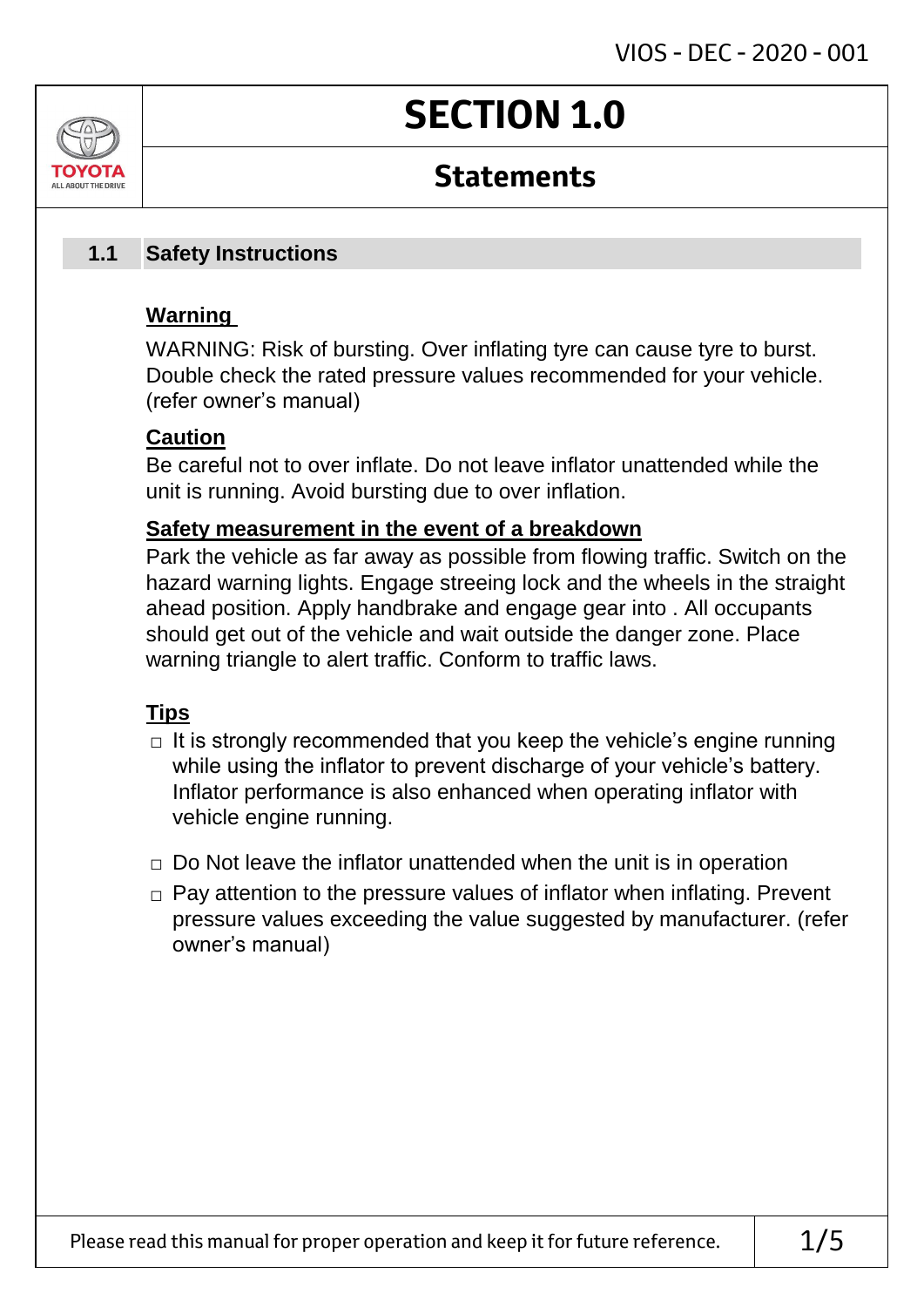### **OYOTA** ALL ABOUT THE DRIVE

# **SECTION 2.0**

### **Getting Started**

#### **Product Overview 2.1**

The 12V DC inflator comes with a cigarette lighter plug that plugs right into your vehicle's cigarette lighter socket to inflate tyres, mattresses, balls and other inflatables.

#### **Features 2.2**

- □ Tyre inflator, with LED backlight and easy to read pressure gauge.
- $\Box$  Highly effective work light.
- **If the Perfect for filling car & bicycle tyres, athletic balls, air mattresses, rafts,** etc.
	- □ Compact size for easy carrying and storing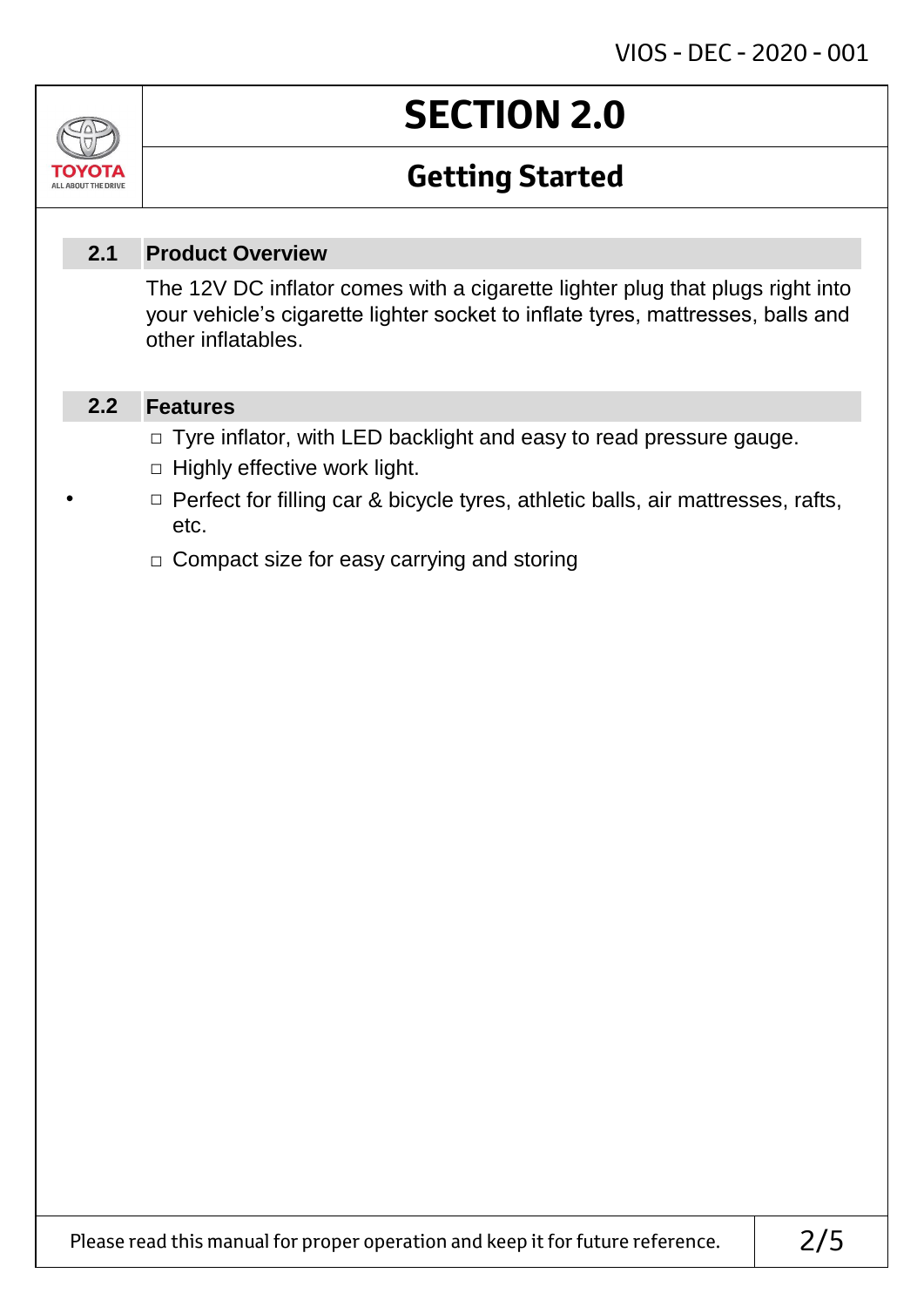# ALL AROUT THE DRIV

# **SECTION 3.0**

### **Operating 12V-DC TYRE INFLATOR**

#### **Discription of operation 3.1**

- $_\square$  ON/OFF switch:"ON" to start unit and "OFF" to shut off the power at the end of use.
- $\Box$  Pressure gauge: easy to read pressure values.
- $\Box$  Brass connector: used with the accessory of inflator or used to inflate standard tyre.
- $\Box$  Inflation needle: attaches to brass connector to be used to inflate sport balls.
- $\Box$  Plastic nozzle: attaches to brass connector to be used to inflate toys and air mattresses.

#### **Inflating tyres 3.2**

- 1. Attach the brass connector on the end of the air hose to the tyre valve stem. (See Fig.1)
- 2. Be sure to screw the valve stem threads tightly. (See Fig.2).
- 3. To inflate simply plug the power cord into cigarette lighter socket.
- 4. With the vehicle running, place ON/OFF switch to "ON" position and begin inflation.
- 5. When pressure gauge reaches desired pressure, place the ON/OFF switch to "OFF" position. Disconnect the power plug and remove the brass connector from the tyre valve stem.



**Fig 1. Fig 2.**

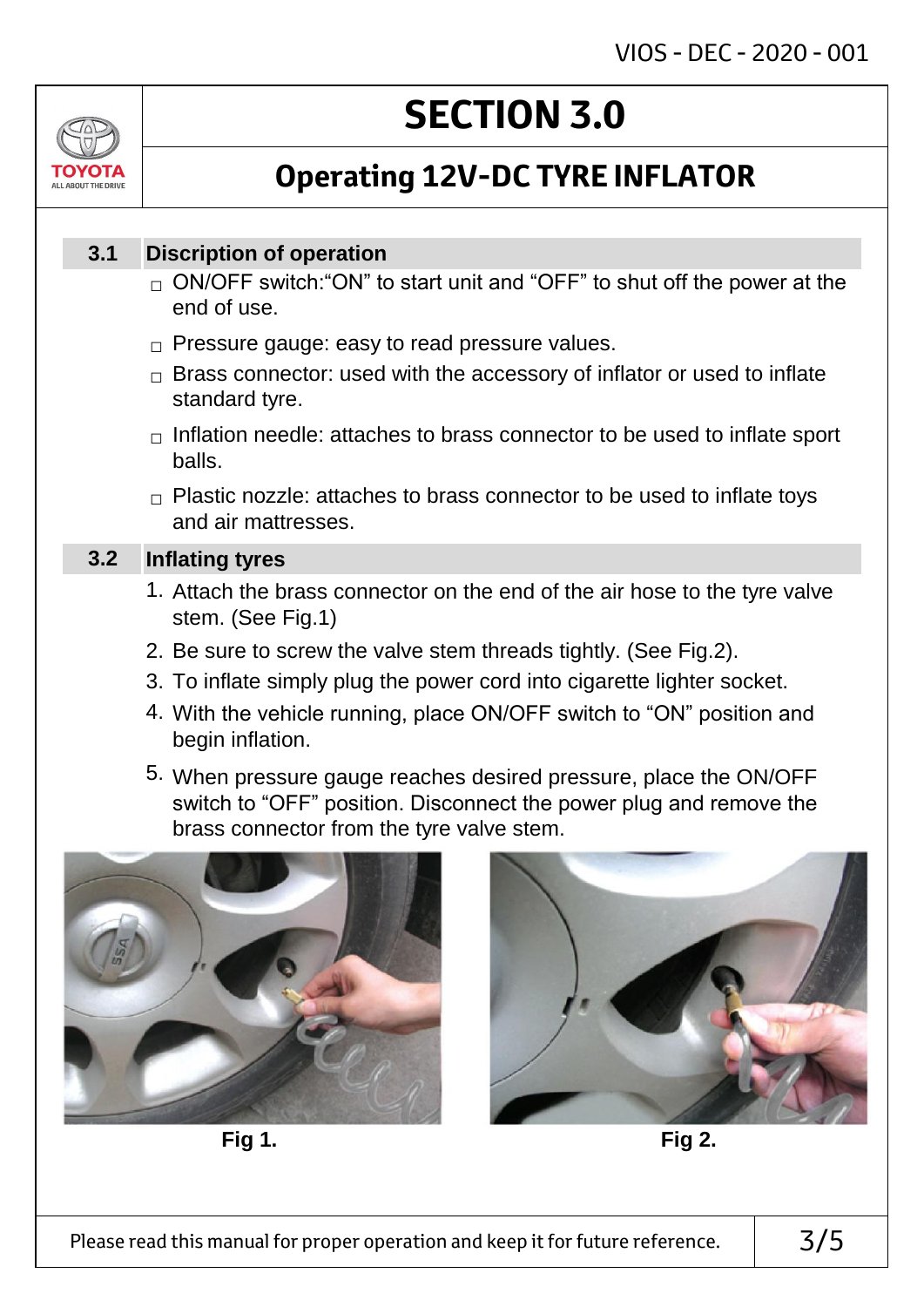

# **SECTION 3.0**

### **Operating 12V-DC TYRE INFLATOR**

#### **Inflatables 3.3**

### **(Balls, Beach Toys, Air Mattresses etc.)**

- 1. Attach the appropriate needle or nozzle to the brass connector.
- 2. Insert the needle or nozzle into the item that you wish to inflate.
- 3. Plug the 12Volt power cord on the inflator into cigarette lighter socket of the vehicle.
- 4. With the vehicle running, place the ON/OFF switch to "ON" position.
- 5. When the object is completely inflated to desired firmness, place the ON/OFF switch to "OFF" position.